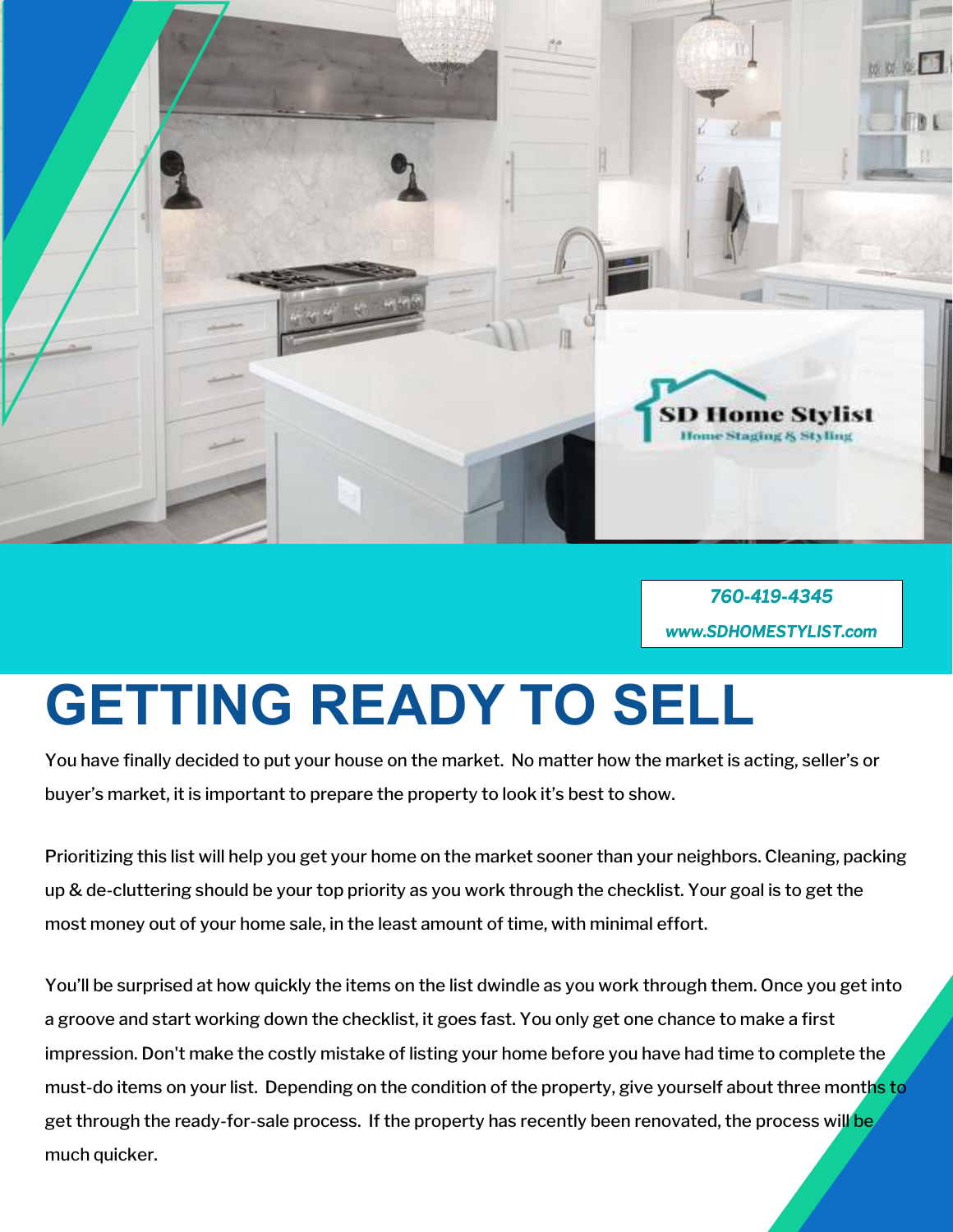## Getting Ready to Sell Checklist:

- 1. *Find a R Realtor/ ealtor/ ealtor/Agent*: Find someone you trust in providing the best marketing strategies, researching the market in your area, help you setting a price and pick an ideal listing date. We recommend hiring a realtor early in the process for the best results.
- 2. *Set-up a Calendar: alendar:* Take one day at a time and set up mini goals to get through the process.
- 3. *Assess the Property:* Walk around and make a task list of any repairs. Are there things you have put off on fixing? Are the sprinklers working? When was the last time you had the furnace filters replaced? It is better to do this now to avoid any delays at the closing table.
- 4. *Find a Home Stager:* Does your house scream 1987? Nothing invigorates a house like some new furnishings or a perfectly chosen mirror. A Home Staging Professional works with you as an advocate and understand what buyers are looking for. Looking into hiring a Home Stager will help you on prioritizing your to-do list even further by providing advice. They offer consultation services at the beginning of the ready-to-sell process. Home Stagers will evaluate the current condition and belongings in your house and determine what elements might raise the bar. Stagers are trained decorators that understand spacing, lighting and color that can help highlight the property's assets. They might recommend you buy or rent some items, or they might just reorganize your knickknacks and bookshelves in a whole new appealing way. They can also provide referrals of other professionals and contractors (painters, landscapers, etc.) where necessary.

## *Making the First Impression is Key, and the payoff is getting top dollar and quick sales for your property.*